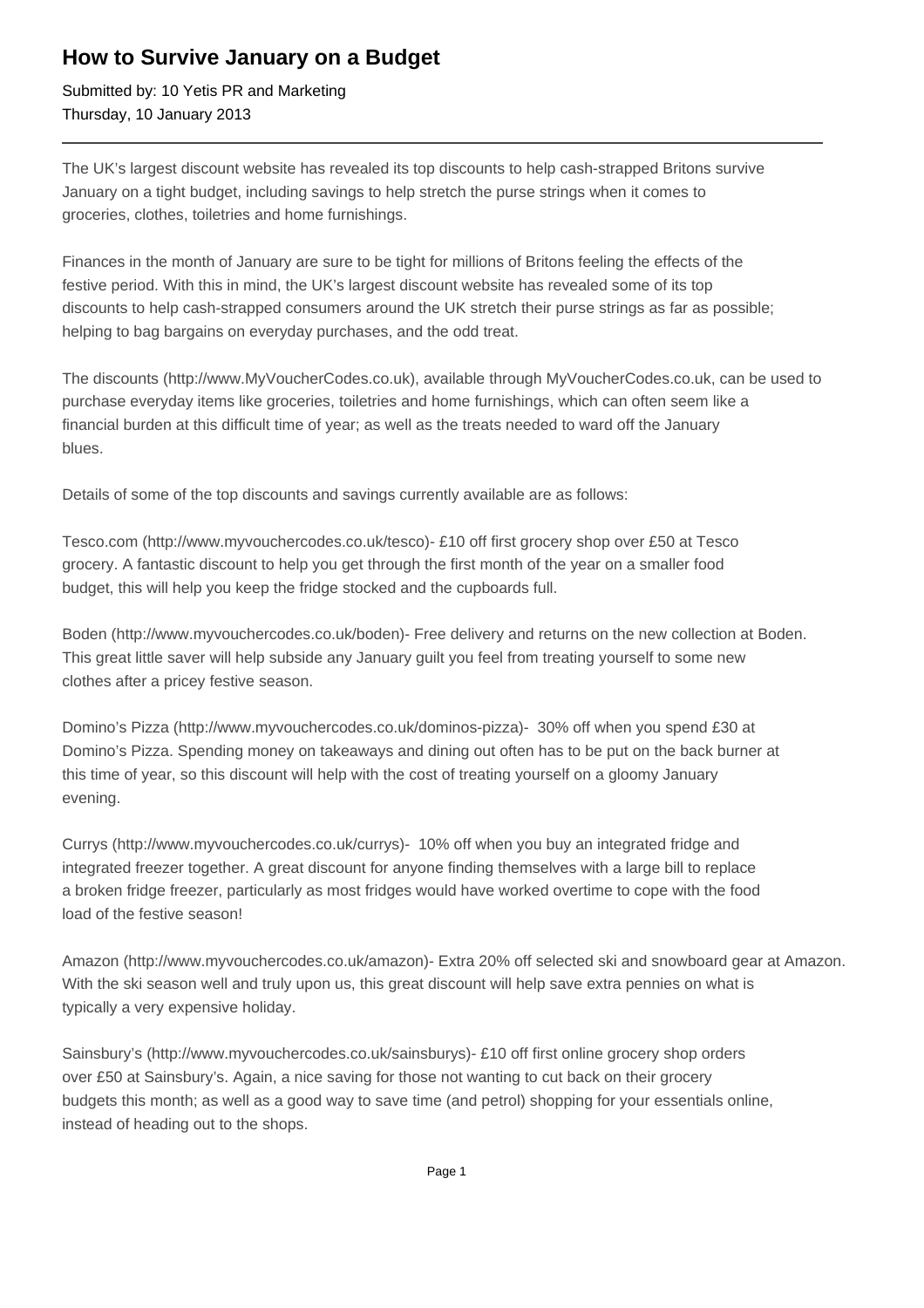Weight Watchers (http://www.myvouchercodes.co.uk/weight-watchers)- Save £35.90 when you sign up for the 3 month online plan at

Weight Watchers. January is the time of resolutions after all, and if yours is to shift some pounds, then this code will help you save some too!

Marks and Spencer (http://www.myvouchercodes.co.uk/marks-and-spencer-m-and-s)- Free nominated delivery on orders over £150 at Marks and Spencer. A nice discount to help keep costs down on the more expensive orders, which can take their toll when finances are already tight.

Ebookers.com (http://www.myvouchercodes.co.uk/ebookers)- £25 off holiday bookings at Ebookers. As the January blues set in, there's no better way to cheer yourself up than to book a holiday to look forward to. This discount will help you save a little extra on the cost, which can be hard to cover when the bank balance is low.

Clarks (http://www.myvouchercodes.co.uk/clarks)- Next day delivery only £5.50 at Clarks. Clarks is currently offering savings on its delivery cost, which is great specifically for any parents who find themselves with children going back to school in need of a new pair of shoes.

Mark Pearson, Chairman of MyVoucherCodes.co.uk, commented on the discounts:

"We all know January is one of the worst times of the year when it comes to finances, as early Christmas pay coupled with the excess of the festive season combines to leave you with a tricky budget. By letting you know what discounts are available, we wanted to show that essentials and treats needn't be cut back on in January, and a little savvy shopping can help you stretch the budget much further than you'd imagine."

## ENDS

LINK: http://www.MyVoucherCodes.co.uk

For more information please contact Emma Kent of 10 Yetis Public Relations Agency on 01452 348211 or emmak@10yetis.co.uk.

## Editor's Notes

Mark Pearson, chairman of MyVoucherCodes.co.uk, is a regular media contributor regarding online shopping and the credit crunch. At 32, his personal worth is more than £70 million. Mark was previously a chef working under Gordon Ramsay at Claridges, London.

Mark appeared as a 'Secret Millionaire' in the series on Channel 4, in which he donated £115,000 of his own money to worthy causes.

MyVoucherCodes has had sales exceeding £600m in 2011.

MyVoucherCodes.co.uk saved consumers more than £60m on online purchases throughout 2011, alone.